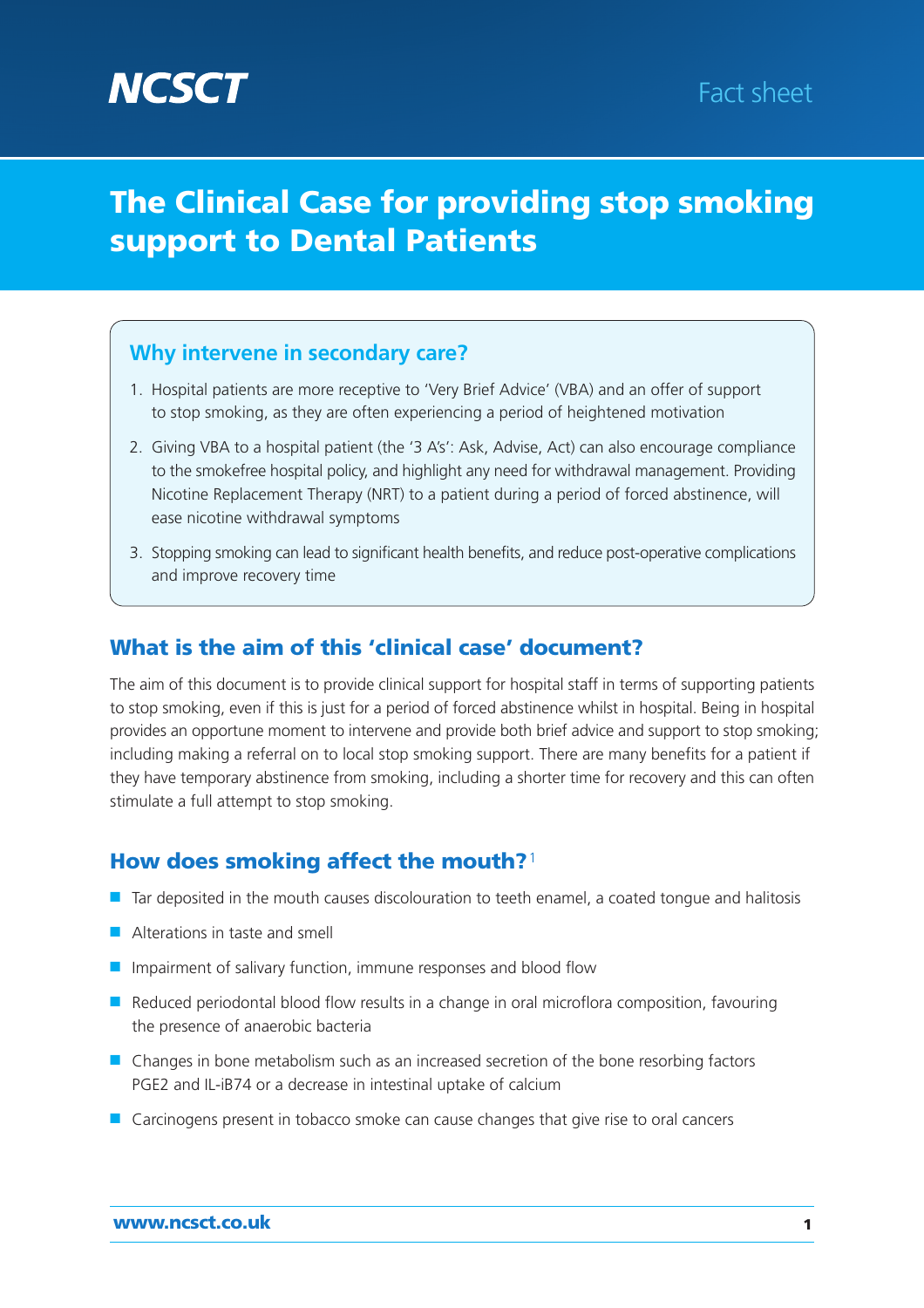



#### **The Clinical Case for providing stop smoking support to Dental Patients**

### **What is the relationship between smoking and oral health?**

Research has shown that, compared to those who have never smoked, smokers have an increased risk of developing:

- Oral cancer. Tobacco smoke works synergistically with alcohol to increase the risk of oral cancer, and smoking is also an independent risk factor2
- Oral leukoplakia and epithelial dysplasia<sup>3,4</sup>
- Periodontal disease, dental caries and tooth loss. Periodontal disease severity is related to amount smoked, and there is a dose dependant association between current smoking and risk of tooth loss.<sup>5–7</sup> Rate of bone loss almost four times greater than in non smokers<sup>8</sup>
- Oral candidosis<sup>9</sup>
- Impaired treatment response and healing<sup>10</sup>

#### **What are the benefits of stopping smoking to oral health?**

Successfully stopping smoking will not only benefit a patient's long term health by reducing the risk of developing other disease,11 abstinence from smoking may help a patient heal faster by eliminating the acute effects of smoking on the body and stopping smoking has also been associated with improved dental outcomes.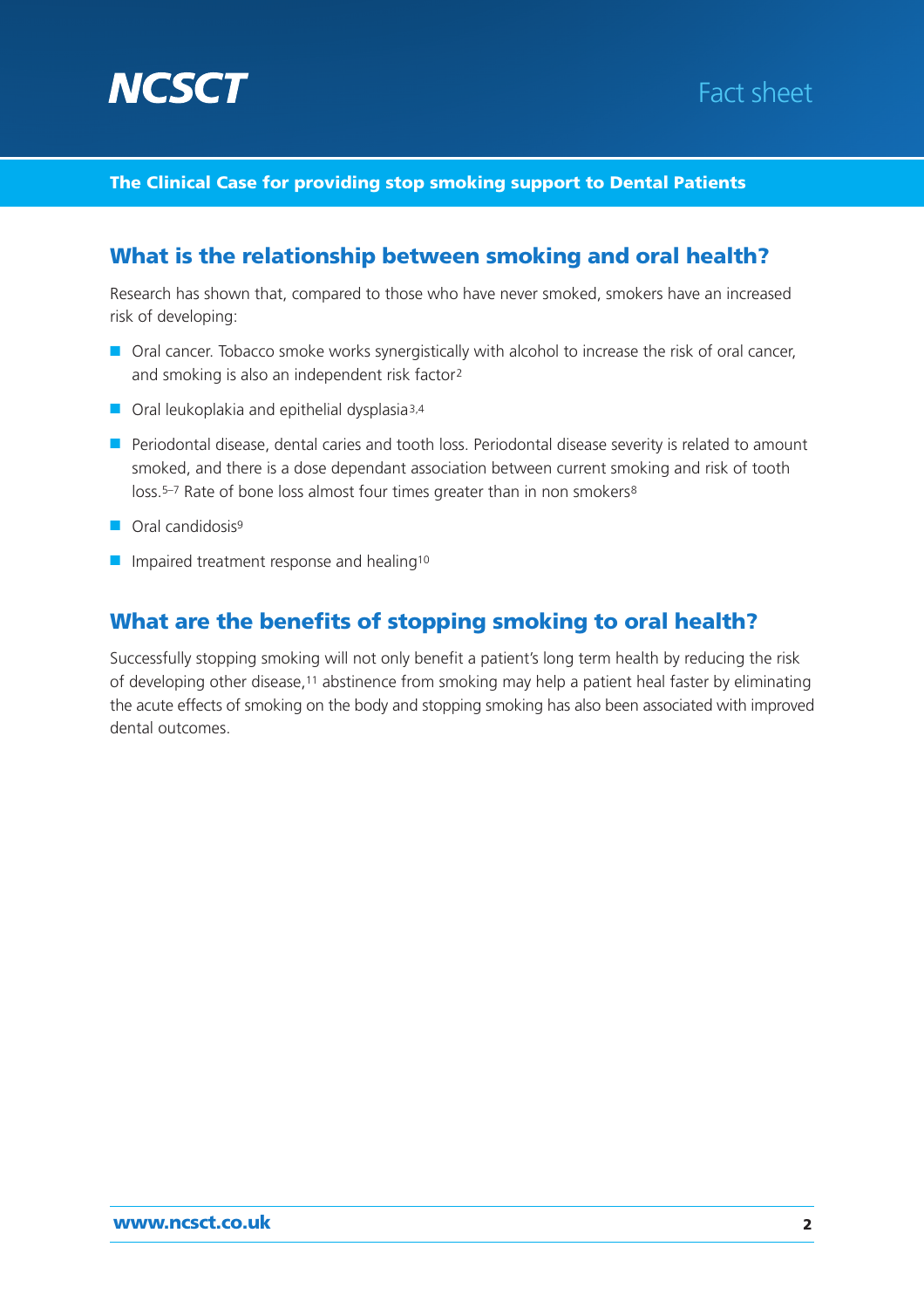

# Fact sheet

#### **The Clinical Case for providing stop smoking support to Dental Patients**



#### **Health benefits associated with stopping smoking for dental patients**

Stopping smoking has been associated with:

- Improved composition of oral microflora and periodontal health.<sup>18–22</sup>
- Reduced risk of tooth loss.<sup>23–25</sup> The risk of tooth loss is about two to four times greater in current smokers compared to never smokers. Risk reduces after stopping smoking, but it takes at least 15 years to return to that of a non-smoker.26
- Reduced risk of implant failure.<sup>27</sup> Patients who stop smoking one week before treatment and eight weeks following have success rates identical to non-smoking patients.<sup>28</sup>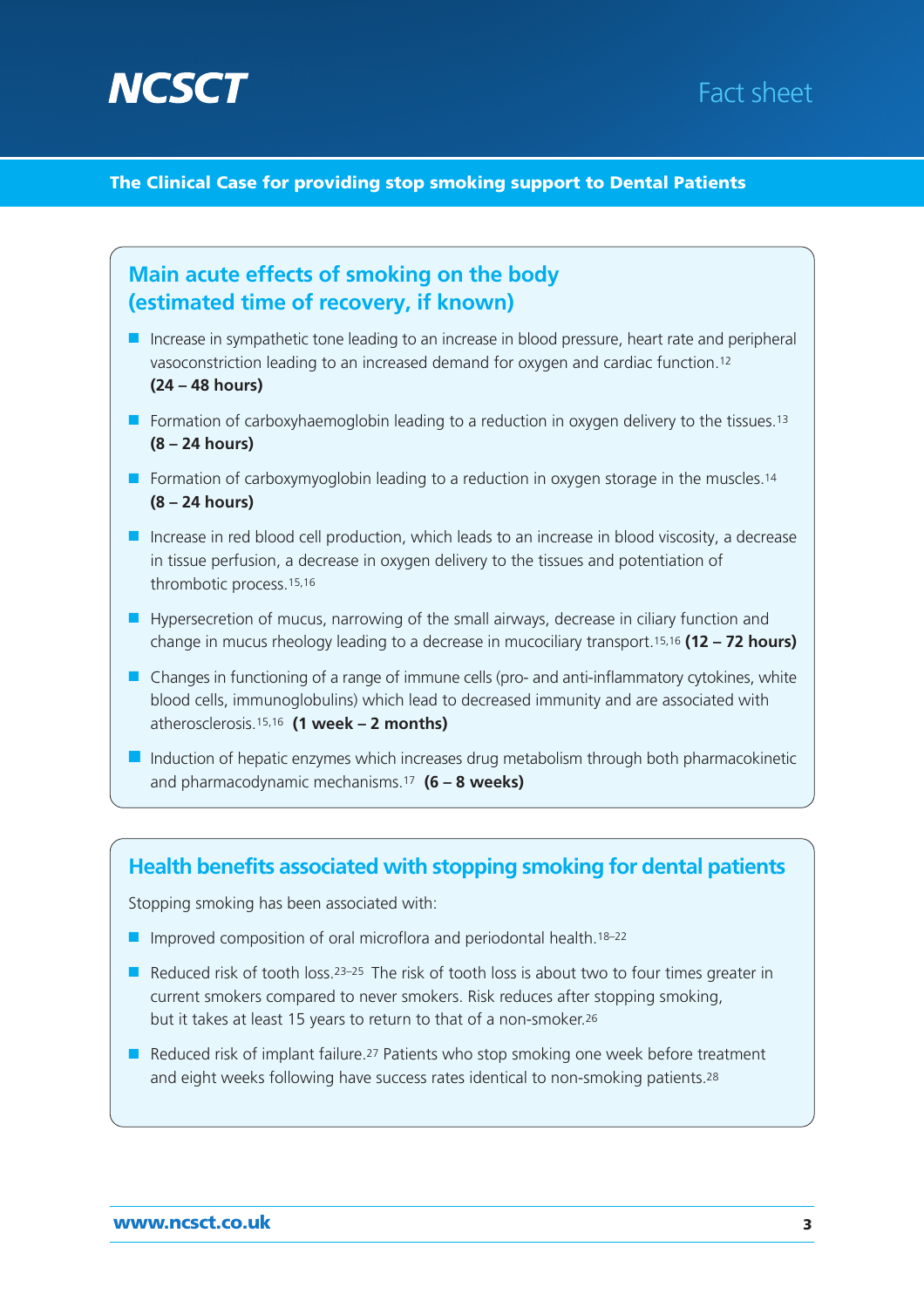

# Fact sheet

#### **The Clinical Case for providing stop smoking support to Dental Patients**

### **Providing 'Very Brief Advice' to hospital patients: the '3 A's'**

Providing a stop smoking intervention to a hospital patient is proven to be effective regardless of the reason for admission.29 Offering VBA is the single most cost effective and clinically proven preventative action a healthcare professional can take30 and it is important to keep giving advice at every opportunity, as smokers may take several attempts to stop smoking successfully.31 In addition, by referring a patient to a local stop smoking service, they are four times more likely to stop smoking.32

Research shows that 95% of patients expect to be asked about smoking and a short intervention can make all the difference.33,34 The '3 A's' 30 second approach to giving 'very brief advice' are as follows:

**ASK** and record smoking status

**ADVISE** the patient of the personal health benefits of stopping smoking

**ACT** on the patient's response

- prescribe NRT for patients in withdrawal
- monitor withdrawal and adjust pharmacotherapy accordingly
- refer to local stop smoking service

### **How was this information sheet put together?**

This information is a summary of the current scientific evidence on the association between cigarette smoking and dental outcomes. Studies were found by searching MEDLINE and EMBASE using combined exploded subject headings of 'dental' and 'tobacco use cessation' from 01/1990 – 06/2011 and by searching the Report of the US surgeon general on the health benefits of smoking cessation.31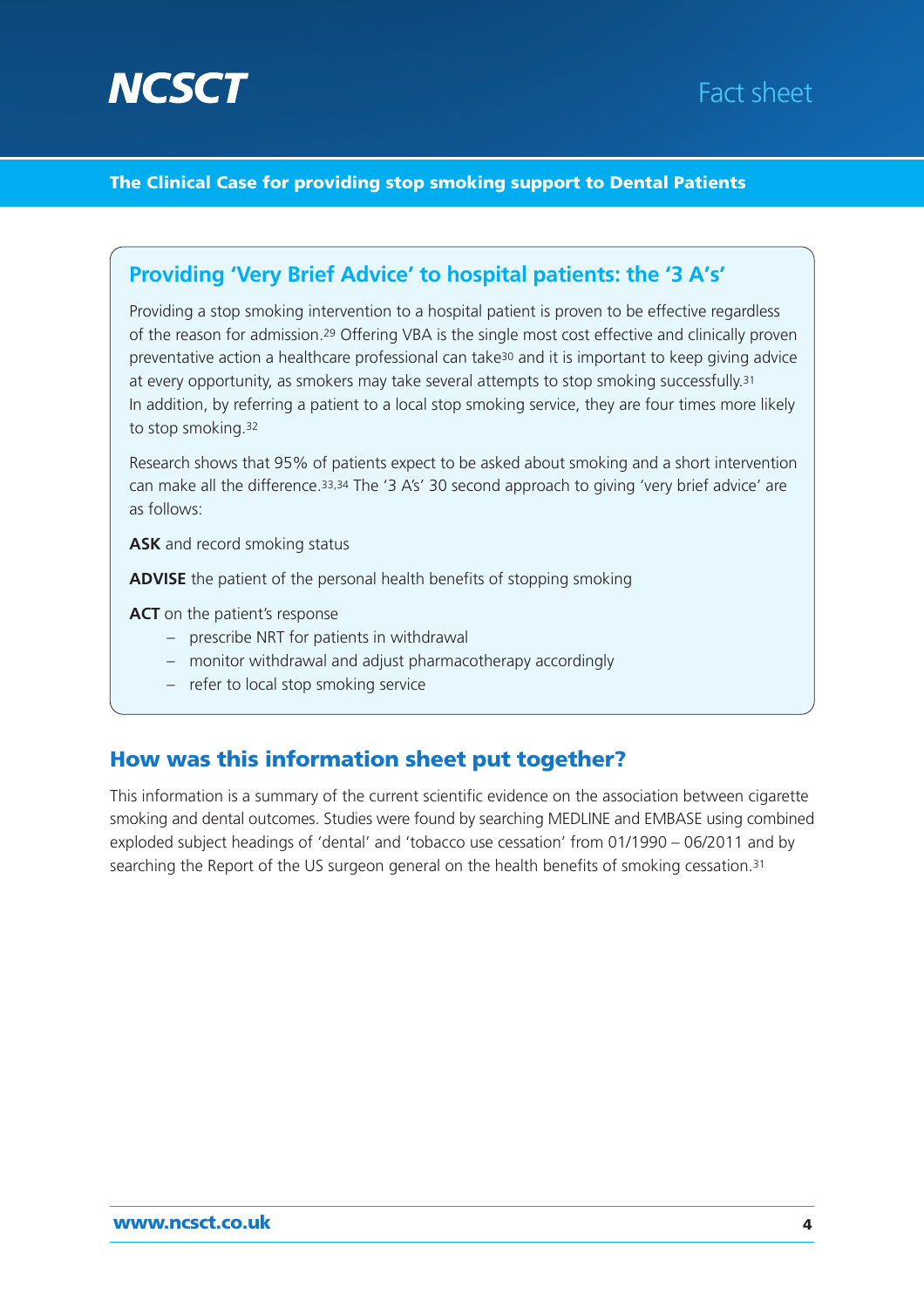



#### **The Clinical Case for providing stop smoking support to Dental Patients**

#### **References**

- 1. Warnakulasuriya S, Dietrich T, Bornstein MM, Casals PE, Preshaw PM, Walter C et al. Oral health risks of tobacco use and effects of cessation. [Review] [222 refs]. *International dental journal* 2010; 60(1):7–30.
- 2. Warnakulasuriya S, Dietrich T, Bornstein MM, Casals PE, Preshaw PM, Walter C et al. Oral health risks of tobacco use and effects of cessation. [Review] [222 refs]. *International dental journal* 2010; 60(1):7–30.
- 3. Morse DEK. Smoking and drinking in relation to oral epithelial dysplasia. *Cancer Epidemiology Biomarkers and Prevention* 1996; 5(10):769–777.
- 4. Kulasegaram R, Downer MC, Jullien JA, et al. Care-control study of oral dysplasia and risk habits among patients of a dental hospital. *Eur J Cancer B Oral Oncol* 1995; 31B(4):227–231.
- 5. Tomar SL, Asma S, Tomar SL, Asma S. Smoking-attributable periodontitis in the United States: findings from NHANES III. National Health and Nutrition Examination Survey. *Journal of Periodontology* 2000; 71(5):743–751.
- 6. Ismail AI, Burt BA, EKlund SA. Epidemiological patterns of smoking and periodontal disease in the United States. *J Am Dent Assoc* 1983; 106:617–612.
- 7. Warnakulasuriya S, Dietrich T, Bornstein MM, Casals PE, Preshaw PM, Walter C et al. Oral health risks of tobacco use and effects of cessation. [Review] [222 refs]. *International dental journal* 2010; 60(1):7–30.
- 8. Bergstrom JE. A 10-year prospective study of tobacco smoking and periodontal health. *Journal of Periodontology* 2000; 71(8):1338–1347.
- 9. Warnakulasuriya S, Dietrich T, Bornstein MM, Casals PE, Preshaw PM, Walter C et al. Oral health risks of tobacco use and effects of cessation. [Review] [222 refs]. *International dental journal* 2010; 60(1):7–30.
- 10. Warnakulasuriya S, Dietrich T, Bornstein MM, Casals PE, Preshaw PM, Walter C et al. Oral health risks of tobacco use and effects of cessation. [Review] [222 refs]. *International dental journal* 2010; 60(1):7–30.
- 11. Doll R, Peto R, Boreham J, Sutherland I. Mortality in relation to smoking: 50 years' observations on male British doctors. *BMJ* 2004; 328:1519.
- 12. Warner DO. Perioperative abstinence from cigarettes: physiologic and clinical consequences. *Anesthesiology* 2006; 104:356–367.
- 13. Rietbrock N, Kunkel S, Worner W, Eyer P. Oxygen-dissociation kinetics in the blood of smokers and non-smokers: interaction between oxygen and carbon monoxide at the hemoglobin molecule. *Nanunyn Scmiedebergs Arch Pharmacol* 1992; 98:528–534.
- 14. Akrawi W, Benumof JL. A pathophysiological basis for informed preoperative smoking cessation counselling. *Journal of cardiothoracic and vascular anesthesia* 1997; 11(5):629–640.
- 15. Moller A, Tonnesen H. Risk reduction: perioperative smoking intervention. *Best practice and research clinical anaesthesiology* 2006; 20(2):237–248.
- 16. Ambrose J. The pathophysiology of cigareet smoking and cardiovascular disease. *Journal of the American College of Cardiology* 2004; 43(10):1731–1737.
- 17. Zevin S, Benowitz NL. Drug interactions with tobacco smoking. An update. *Clinical Pharmacokinetics* 1999; 36(6):425–438.
- 18. Preshaw PM, Heasman L, Stacey F, Steen N, McCracken GI, Heasman PA et al. The effect of quitting smoking on chronic periodontitis. *Journal of Clinical Periodontology* 2005; 32(8):869–879.
- 19. Hilgers KK, Kinane DF, Hilgers KK, Kinane DF. Smoking, periodontal disease and the role of the dental profession. [Review] [81 refs]. *International journal of dental hygiene* 2004; 2(2):56–63.
- 20. Delima SL, McBride RK, Preshaw PM, Heasman PA, Kumar PS, Delima SL et al. Response of subgingival bacteria to smoking cessation. *Journal of Clinical Microbiology* 2010; 48(7):2344–2349.
- 21. Fullmer SC, Preshaw PM, Heasman PA, Kumar PS, Fullmer SC, Preshaw PM et al. Smoking cessation alters subgingival microbial recolonization. *Journal of Dental Research* 2009; 88(6):524–528.